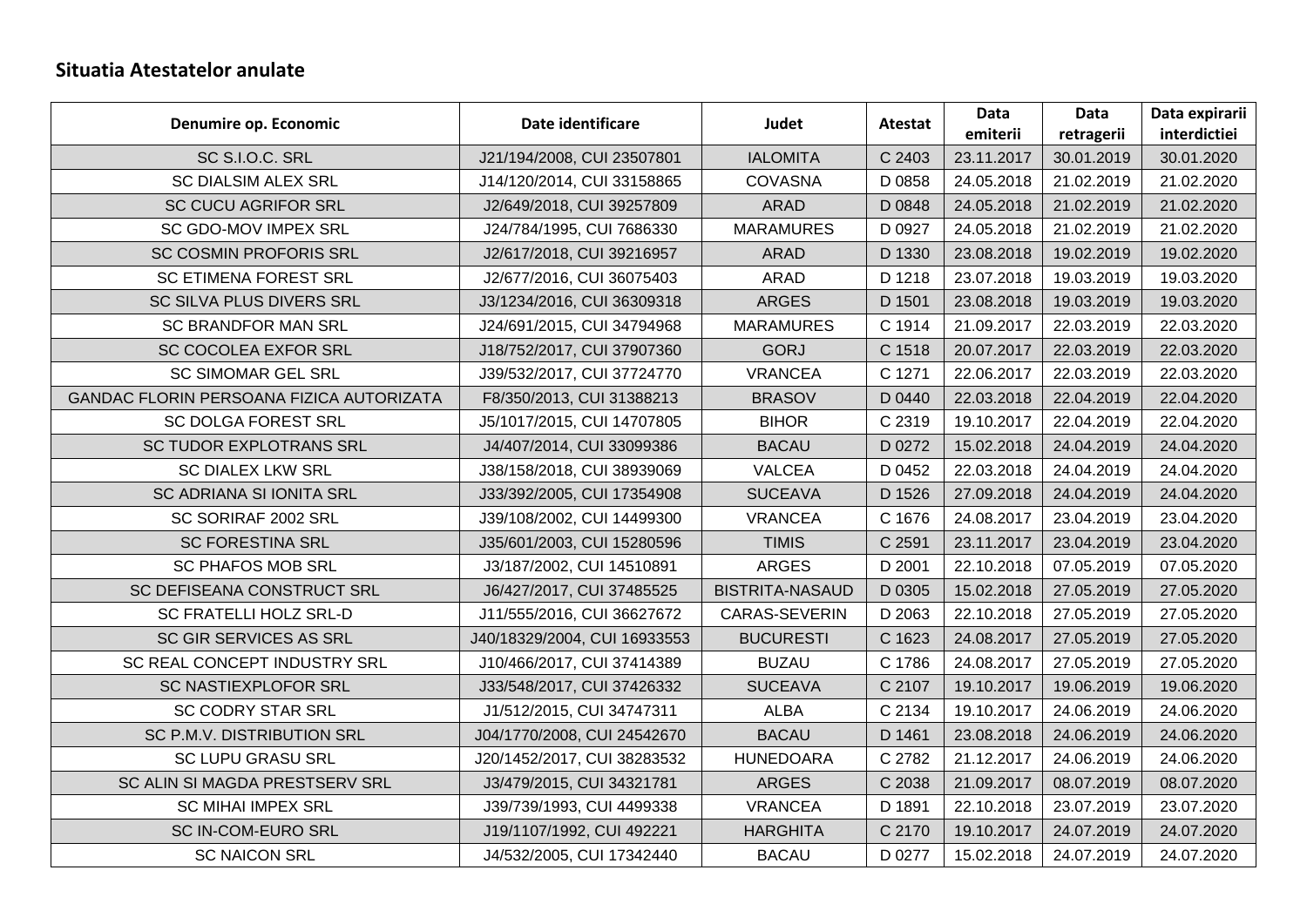| <b>SC MAVIRUS SRL</b>                                   | J33/519/2012, CUI 30393165  | <b>SUCEAVA</b>         | D 1922 | 22.10.2018 | 23.08.2019 | 23.08.2020 |
|---------------------------------------------------------|-----------------------------|------------------------|--------|------------|------------|------------|
| SC RUNDHOLZ CONSTRUCT SRL                               | J12/1596/2015, CUI 34569354 | <b>CLUJ</b>            | D 0886 | 24.05.2018 | 23.08.2019 | 23.08.2020 |
| <b>SC CHIRICA COM SRL</b>                               | J33/132/1996, CUI 8158090   | <b>SUCEAVA</b>         | D 1016 | 28.06.2018 | 16.09.2019 | 16.09.2020 |
| <b>SC GARDENGREEN TCM SRL</b>                           | J33/217/2010, CUI 26700180  | <b>SUCEAVA</b>         | D 0575 | 22.03.2018 | 17.09.2019 | 17.09.2020 |
| SC ADRIMAT & TOM SILVA TM SRL                           | J28/182/2016, CUI 35767660  | <b>OLT</b>             | D 2481 | 21.12.2018 | 24.10.2019 | 24.10.2020 |
| SC CREMENARI DESIGN SRL                                 | J38/384/2009, CUI 25801713  | <b>VALCEA</b>          | D 1677 | 27.09.2018 | 24.10.2019 | 24.10.2020 |
| <b>SC MARICINE PYT SRL</b>                              | J24/423/2018, CUI 39115839  | <b>MARAMURES</b>       | D 2113 | 22.11.2018 | 20.12.2019 | 20.12.2020 |
| <b>SC POIENARU VIM SRL</b>                              | J24/737/2014, CUI 33467976  | <b>MARAMURES</b>       | D 1750 | 27.09.2018 | 20.12.2019 | 20.12.2020 |
| SC ALEXANDRU P.G. LEMNARU TRANS SRL                     | J11/577/2018, CUI 39976774  | CARAS-SEVERIN          | D 2054 | 22.10.2018 | 22.01.2020 | 22.01.2021 |
| <b>SC TRECICAPEVAS SRL</b>                              | J24/274/1996, CUI 8396238   | <b>MARAMURES</b>       | D 1289 | 23.07.2018 | 22.01.2020 | 22.01.2021 |
| SC ALTOSA HOLZ SRL                                      | J3/158/2012, CUI 29613003   | <b>ARGES</b>           | A 2161 | 23.10.2019 | 22.01.2020 | 22.01.2021 |
| <b>SC CANTORUL NADAS SRL</b>                            | J2/2199/2008, CUI 24905368  | ARAD                   | A 406  | 20.02.2019 | 20.01.2020 | 20.01.2021 |
| SC D.C.M.M. COLECT PRODUCT SRL                          | J3/244/2008, CUI 23164908   | <b>ARGES</b>           | A 1344 | 23.07.2019 | 19.02.2020 | 19.02.2021 |
| SC TREBIA COM SERVICE SRL                               | J24/1609/1994, CUI 7065643  | <b>MARAMURES</b>       | D 1191 | 23.07.2018 | 19.02.2020 | 19.02.2021 |
| SC TSG GOLUMBUT FOREST SRL                              | J11/289/2015, CUI 34725780  | CARAS-SEVERIN          | D 583  | 22.03.2018 | 19.02.2020 | 19.02.2021 |
| <b>SC ROZEN COM SRL</b>                                 | J04/715/1993, CUI 4015586   | <b>BACAU</b>           | D 2247 | 22.11.2018 | 25.03.2020 | 25.03.2021 |
| SC PRUN FUL FOREST SRL                                  | J11/420/2019, CUI 41171091  | CARAS-SEVERIN          | A 1158 | 20.06.2019 | 25.03.2020 | 25.03.2021 |
| <b>SC DUAL PARTENER SRL</b>                             | J32/188/2018, CUI 38846318  | SIBIU                  | A 668  | 21.03.2019 | 25.03.2020 | 25.03.2021 |
| SC STALEBO CONSULT SRL                                  | J39/14/2013, CUI 31070529   | <b>VRANCEA</b>         | D 2141 | 22.11.2018 | 25.03.2020 | 25.03.2021 |
| SC PECSI TRANSFOREST SRL                                | J26/315/2012, CUI 29993794  | <b>MURES</b>           | D 1446 | 23.08.2018 | 23.04.2020 | 23.04.2021 |
| <b>SC TGC GEORGE SRL</b>                                | J14/196/2016, CUI 36037353  | <b>COVASNA</b>         | A 0959 | 23.05.2019 | 23.04.2020 | 23.04.2021 |
| <b>SC VIANDOLIAN SRL</b>                                | J39/198/2014, CUI 33039376  | <b>VRANCEA</b>         | A 1163 | 20.06.2019 | 23.04.2020 | 23.04.2021 |
| SC EURO FOREST IULI 2006 SRL                            | J03/1690/2006, CUI 19080914 | <b>ARGES</b>           | D 1779 | 27.09.2018 | 22.05.2020 | 22.05.2023 |
| SC NEK PRODUCT IMPORT-EXPORT H.I. SRL                   | J11/183/2015, CUI 34413559  | CARAS-SEVERIN          | A 1182 | 20.06.2019 | 22.05.2020 | 22.05.2023 |
| <b>SC MITOCARII FOREST SRL</b>                          | J11/158/1999, CUI 11735644  | CARAS-SEVERIN          | D 1541 | 27.09.2018 | 22.05.2020 | 22.05.2023 |
| SC DORMARC IMPEX SRL                                    | J4/937/1994, CUI 5778314    | <b>BACAU</b>           | D 0871 | 24.05.2018 | 22.05.2020 | 22.05.2023 |
| <b>SC COFARO SRL</b>                                    | J4/2517/1994, CUI 6775286   | <b>BACAU</b>           | A 1130 | 20.06.2019 | 22.05.2020 | 22.05.2023 |
| ASOCIATIA PROPRIETARILOR DE PADURE<br>"BARGAU-CALIMANI" | CUI 15409608                | <b>BISTRITA-NASAUD</b> | A 1094 | 20.06.2019 | 22.05.2020 | 22.05.2023 |
| SC BORBELY EXPLO SRL                                    | J19/89/2016, CUI 35636052   | <b>HARGHITA</b>        | A 2206 | 21.11.2019 | 25.06.2020 | 25.06.2023 |
| SC LIN - EXPLOATATION 2015 SRL                          | J2/185/2015, CUI 34116035   | ARAD                   | A 0673 | 21.03.2019 | 25.06.2020 | 25.06.2023 |
| SC SILVA VINCE FOREST SRL                               | J4/387/2012, CUI 30110722   | <b>BACAU</b>           | B 0245 | 18.02.2020 | 25.06.2020 | 25.06.2023 |
| SC OLTYAN TRANS-FOREST SRL                              | J4/188/2007, CUI 20872853   | <b>BACAU</b>           | A 0864 | 23.04.2019 | 25.06.2020 | 25.06.2023 |
| RNP ROMSILVA-DS SUCEAVA-OS MARGINEA                     | J33/1109/1991, CUI 714140   | <b>SUCEAVA</b>         | A 1409 | 23.07.2019 | 25.06.2020 | 25.06.2023 |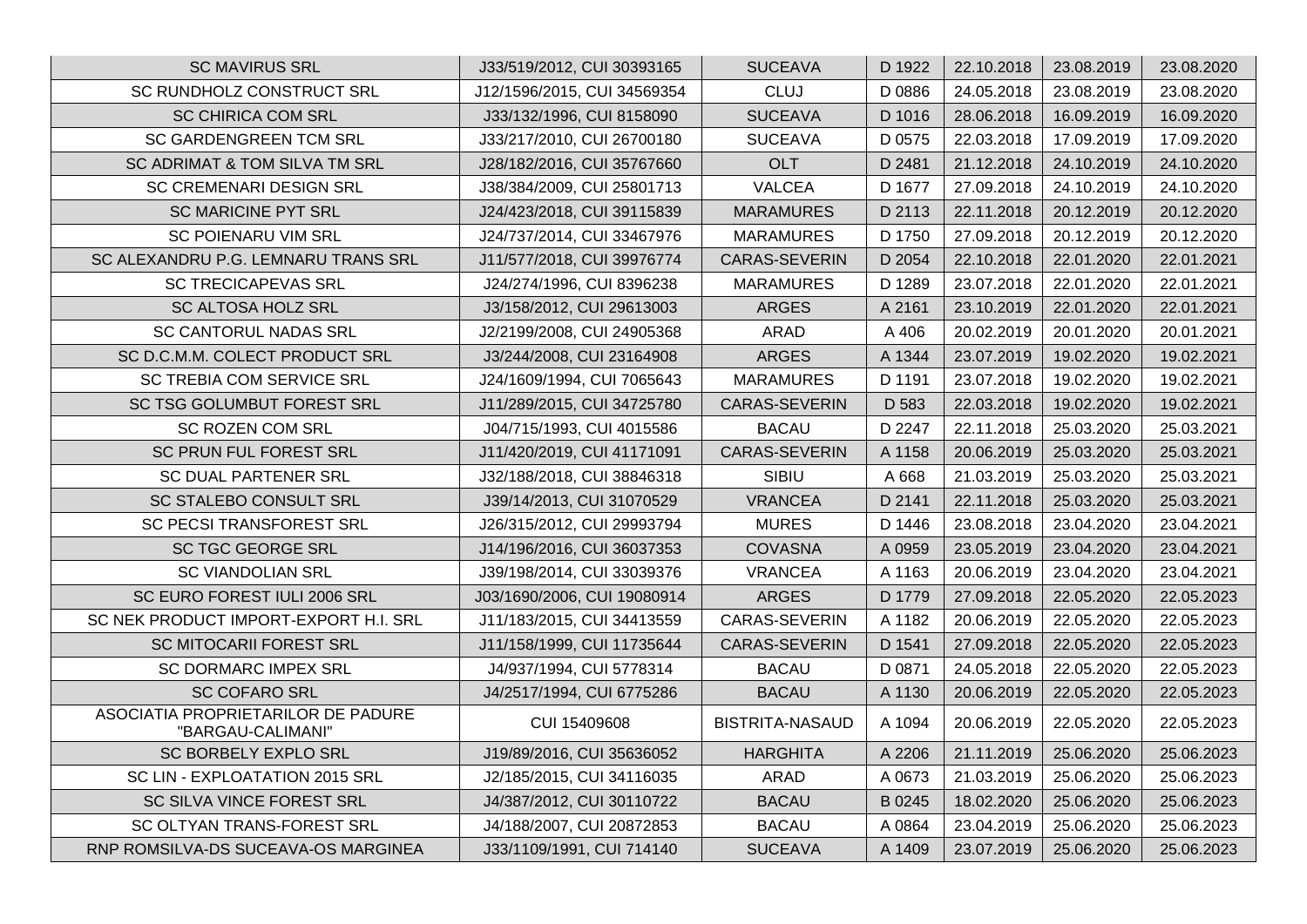| SC ROXANA IMPERIAL BUSINESS AGREMENT SRL | J24/304/2011, CUI 28272641  | <b>MARAMURES</b> | A 2239 | 21.11.2019 | 23.07.2020 | 23.07.2023 |
|------------------------------------------|-----------------------------|------------------|--------|------------|------------|------------|
| <b>SC CAM LAMASOAIA SRL</b>              | J1/791/2007, CUI 21941960   | <b>ALBA</b>      | B 0794 | 21.05.2020 | 23.07.2020 | 23.07.2023 |
| SC AI WOOD SPEDITION SRL                 | J35/2534/2017, CUI 37798824 | <b>TIMIS</b>     | A 2022 | 23.10.2019 | 23.07.2020 | 23.07.2023 |
| <b>SC ANASIAROM SRL</b>                  | J35/2551/2013, CUI 32340159 | <b>TIMIS</b>     | A 1044 | 23.05.2019 | 23.07.2020 | 23.07.2023 |
| SC VALEA INFUNDATA SRL                   | J1/1467/2019, CUI 41540318  | ALBA             | A 1802 | 20.09.2019 | 20.08.2020 | 20.08.2023 |
| SC EURO-VASKOMIH SRL                     | J33/644/2005, CUI 17537387  | <b>SUCEAVA</b>   | A 347  | 20.02.2019 | 20.08.2020 | 20.08.2023 |
| <b>SC EMA SILVA SRL</b>                  | J1/862/2016, CUI 36625612   | <b>ALBA</b>      | A 1062 | 23.05.2019 | 24.09.2020 | 24.09.2023 |
| <b>SC ORESTIAN SRL</b>                   | J33/1534/2017, CUI 38149108 | <b>SUCEAVA</b>   | A 1916 | 23.10.2019 | 24.09.2020 | 24.09.2023 |
| <b>SC WILLNNER SRL</b>                   | J12/3984/2008, CUI 24552525 | <b>CLUJ</b>      | A 1559 | 22.08.2019 | 24.09.2020 | 24.09.2023 |
| <b>SC BIZIC FOREST SRL</b>               | J38/143/2017, CUI 37106648  | <b>VALCEA</b>    | A 1545 | 22.08.2019 | 24.09.2020 | 24.09.2023 |
| SC SOICA NIC & VAS SRL                   | J1/359/2012, CUI 30207378   | <b>ALBA</b>      | B 0818 | 21.05.2020 | 24.09.2020 | 24.09.2023 |
| <b>SC YNACASS PREST SRL</b>              | J4/592/2014, CUI 33323547   | <b>BACAU</b>     | A 0953 | 23.05.2019 | 24.09.2020 | 24.09.2023 |
| <b>SC MARIRAM FOREST SRL</b>             | J4/792/2012, CUI 30558700   | <b>BACAU</b>     | A 0075 | 23.01.2019 | 24.09.2020 | 24.09.2023 |
| RPL OCOLUL SILVIC GHIMES-FAGET RA        | J04/2204/2004, CUI 17004546 | <b>BACAU</b>     | D 1882 | 22.10.2018 | 24.09.2020 | 24.09.2023 |
| <b>SC SUBA FOREST SRL</b>                | J4/1260/2011, CUI 29408823  | <b>BACAU</b>     | A 1350 | 23.07.2019 | 24.09.2020 | 24.09.2023 |
| SC ISTVAN-FOREST SRL                     | J4/506/2000, CUI 13427535   | <b>BACAU</b>     | D 1863 | 22.10.2018 | 24.09.2020 | 24.09.2023 |
| SC OCOLUL SILVIC HOREA-APUSENI SRL       | J1/965/2006, CUI 19024060   | <b>ALBA</b>      | A 0919 | 23.05.2019 | 24.09.2020 | 24.09.2023 |
| SC PETRE SI TETE SRL-D                   | J11/415/2017, CUI 37680461  | CARAS-SEVERIN    | A 1399 | 23.07.2019 | 24.09.2020 | 24.09.2023 |
| SC MINCOSPET FOREST SRL                  | J27/585/2015, CUI 34969288  | <b>NEAMT</b>     | A 2055 | 23.10.2019 | 24.09.2020 | 24.09.2023 |
| RNP ROMSILVA-DS SUCEAVA-OS MOLDOVITA     | J33/1109/1991, CUI 1590120  | <b>SUCEAVA</b>   | D 1696 | 27.09.2018 | 24.09.2020 | 24.09.2023 |
| SC DID SILDAN PRODUCT SRL                | J2/1780/2018, CUI 40093378  | ARAD             | A 0874 | 23.04.2019 | 24.09.2020 | 24.09.2023 |
| <b>SC AGROFOREST SRL</b>                 | J31/324/1998, CUI 11234015  | <b>SALAJ</b>     | A 2250 | 21.11.2019 | 22.10.2020 | 22.10.2023 |
| SC PASCONE VERNIC SRL                    | J11/675/2017, CUI 38222462  | CARAS-SEVERIN    | A 2013 | 23.10.2019 | 22.10.2020 | 22.10.2023 |
| <b>SC SCHIOPU SERV SRL</b>               | J38/428/2014, CUI 33441615  | <b>VALCEA</b>    | A 0386 | 20.02.2019 | 22.10.2020 | 22.10.2023 |
| SC TOM TARA PROD COM EXIM SRL            | J20/1363/1994, CUI 6279576  | <b>HUNEDOARA</b> | B 0010 | 21.01.2020 | 22.10.2020 | 22.10.2023 |
| <b>SC DARION SRL</b>                     | J26/334/2005, CUI 17271373  | <b>MURES</b>     | B 0137 | 21.01.2020 | 19.11.2020 | 19.11.2023 |
| SC GRAND SILVER STAR SRL                 | J26/565/2009, CUI 25638676  | <b>MURES</b>     | A 0085 | 23.01.2019 | 19.11.2020 | 19.11.2023 |
| <b>SC PETRYCRIS SRL</b>                  | J26/372/2011, CUI 28283047  | <b>MURES</b>     | A 0971 | 23.05.2019 | 19.11.2020 | 19.11.2023 |
| <b>SC ISTVAN ECLER SRL</b>               | J26/680/2014, CUI 33414572  | <b>MURES</b>     | B 0603 | 24.03.2020 | 19.11.2020 | 19.11.2023 |
| SC TRANSROAD GEZA SRL                    | J26/501/1996, CUI 8721380   | <b>MURES</b>     | B 1973 | 22.10.2020 | 19.11.2020 | 19.11.2023 |
| SC GREEN GOLD SRL                        | J26/1950/2008, CUI 24738782 | <b>MURES</b>     | A 2313 | 21.11.2019 | 19.11.2020 | 19.11.2023 |
| SC HORN FOREST SRL                       | J26/244/2003, CUI 15248927  | <b>MURES</b>     | B 0861 | 21.05.2020 | 19.11.2020 | 19.11.2023 |
| <b>SC VIP TRANS SRL</b>                  | J26/340/2005, CUI 17275413  | <b>MURES</b>     | B 1093 | 25.06.2020 | 19.11.2020 | 19.11.2023 |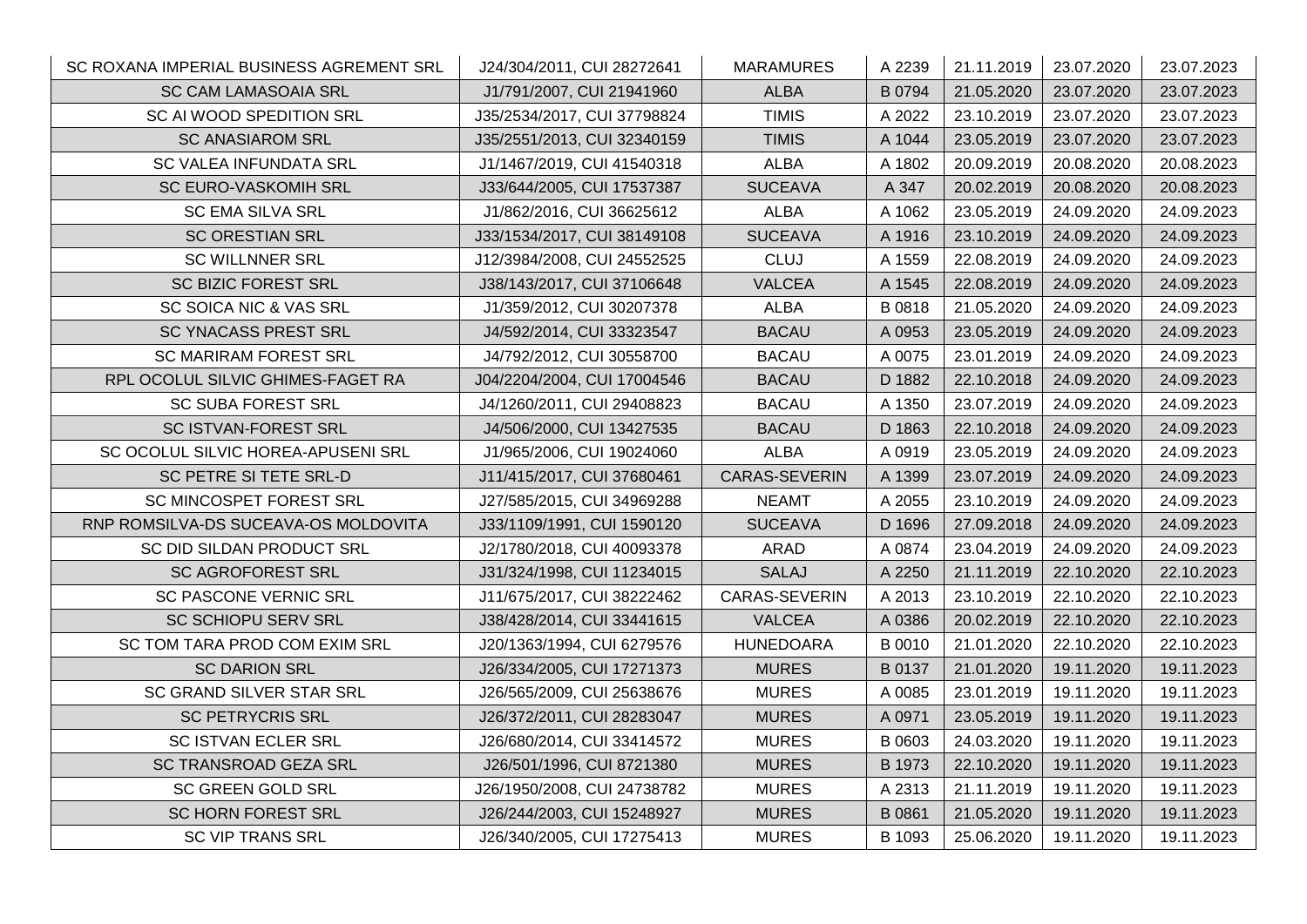| SC RAZVAN TERMO NIC SRL                   | J26/341/2017, CUI 37157846  | <b>MURES</b>           | A 1886 | 23.10.2019 | 19.11.2020 | 19.11.2023 |
|-------------------------------------------|-----------------------------|------------------------|--------|------------|------------|------------|
| RNP ROMSILVA-DS MURES-OS FANCEL           | J26/214/1991, CUI 9511645   | <b>MURES</b>           | B 0184 | 18.02.2020 | 19.11.2020 | 19.11.2023 |
| <b>SC EMIDIA KEY SRL</b>                  | J27/288/2006, CUI 18438829  | <b>NEAMT</b>           | A 1464 | 22.08.2019 | 19.11.2020 | 19.11.2023 |
| SC SILVA GREENGOLD SRL                    | J33/1076/2019, CUI 41148048 | <b>SUCEAVA</b>         | A 1136 | 20.06.2019 | 19.11.2020 | 19.11.2023 |
| SC PA & IUL SALIN SRL                     | J4/978/2014, CUI 33718563   | <b>BACAU</b>           | A 1357 | 23.07.2019 | 19.11.2020 | 19.11.2023 |
| SC FPI WOODSTOCK SRL                      | J11/756/2017, CUI 38394034  | CARAS-SEVERIN          | A 2468 | 19.12.2019 | 17.12.2020 | 17.12.2023 |
| SC IULICA TRANS SRL                       | J20/282/2000, CUI 13068911  | <b>HUNEDOARA</b>       | B 1162 | 23.07.2020 | 17.12.2020 | 17.12.2023 |
| SC EXPLOATARI FORESTIERE TOMA SRL         | J2/84/2018, CUI 38746394    | <b>ARAD</b>            | B 0772 | 21.05.2020 | 17.12.2020 | 17.12.2023 |
| <b>SC CEMRAL LOGISTIC SRL</b>             | J33/355/2015, CUI 34375439  | <b>SUCEAVA</b>         | A 0276 | 20.02.2019 | 21.01.2021 | 21.01.2024 |
| <b>SC GEFOR EMY SRL</b>                   | J8/1248/2019, CUI 40867282  | <b>BRASOV</b>          | A 0813 | 23.04.2019 | 21.01.2021 | 21.01.2024 |
| SC TIMBER FACTORY SRL                     | J32/484/2013, CUI 31705478  | <b>SIBIU</b>           | A 0163 | 23.01.2019 | 21.01.2021 | 21.01.2024 |
| RNP ROMSILVA-DS CARAS-SEVERIN-OS BOZOVICI | J11/68/1991, CUI 1057544    | <b>CARAS-SEVERIN</b>   | A 0709 | 23.04.2019 | 21.01.2021 | 21.01.2024 |
| SC MONU STAR FOREST SRL                   | J1/213/2013, CUI 31437065   | <b>ALBA</b>            | A 0546 | 21.03.2019 | 21.01.2021 | 21.01.2024 |
| <b>SC MOXIDAN SRL</b>                     | J33/841/2009, CUI 26145030  | <b>SUCEAVA</b>         | A 1499 | 22.08.2019 | 21.01.2021 | 21.01.2024 |
| <b>SC HECOM SRL</b>                       | J1/176/2005, CUI 17230861   | <b>ALBA</b>            | B 1570 | 24.09.2020 | 21.01.2021 | 21.01.2024 |
| SC VECIUNCA PROD COM SRL                  | J35/2265/2003, CUI 15776965 | <b>TIMIS</b>           | B 1530 | 24.09.2020 | 21.01.2021 | 21.01.2024 |
| <b>SC EGHINA FOREST SRL</b>               | J33/742/2013, CUI 32290891  | <b>SUCEAVA</b>         | D 1580 | 27.09.2018 | 21.01.2021 | 21.01.2024 |
| SC BIBI SILVCOM SRL                       | J20/1390/2004, CUI 16771192 | <b>HUNEDOARA</b>       | A 1317 | 23.07.2019 | 21.01.2021 | 21.01.2024 |
| <b>SC WISKMART SRL</b>                    | J24/86/2001, CUI 13689056   | <b>MARAMURES</b>       | A 1386 | 23.07.2019 | 25.02.2021 | 25.02.2024 |
| <b>SC MIHCLAUMAR TRANS SRL</b>            | J11/41/2016, CUI 35461651   | CARAS-SEVERIN          | B 0339 | 18.02.2020 | 25.02.2021 | 25.02.2024 |
| SC DAAS MARAN WOOD SRL                    | J11/109/2017, CUI 37139505  | <b>CARAS-SEVERIN</b>   | A 0833 | 23.04.2019 | 25.02.2021 | 25.02.2024 |
| <b>SC RARESFOR SRL</b>                    | J33/941/2014, CUI 33831022  | <b>SUCEAVA</b>         | B 2160 | 19.11.2020 | 25.02.2021 | 25.02.2024 |
| <b>SC VLATIMAR SRL</b>                    | J35/1567/2002, CUI 14915151 | <b>TIMIS</b>           | B 0156 | 18.02.2020 | 25.02.2021 | 25.02.2024 |
| <b>SC CZIFRAC SRL</b>                     | J24/296/1994, CUI 5482172   | <b>MARAMURES</b>       | B 2279 | 17.12.2020 | 25.03.2021 | 25.03.2024 |
| SC BOLDEA FOREST CONSTRUCT SRL            | J36/704/2019, CUI 41823870  | <b>TULCEA</b>          | A 2382 | 21.11.2019 | 25.03.2021 | 25.03.2024 |
| <b>SC FORET JUCAN SRL</b>                 | J33/142/2001, CUI 13759500  | <b>SUCEAVA</b>         | B 0630 | 22.04.2020 | 22.04.2021 | 22.04.2024 |
| SC BIB EXPLO TUR SRL                      | J24/348/2013, CUI 31504393  | <b>MARAMURES</b>       | A 1564 | 22.08.2019 | 22.04.2021 | 22.04.2024 |
| <b>SC MICULAS IMPEX SRL</b>               | J5/1163/1996, CUI 8825895   | <b>BIHOR</b>           | A 1561 | 22.08.2019 | 22.04.2021 | 22.04.2024 |
| SC U.D.FORESTRANS SRL                     | J11/166/2002, CUI 14689429  | <b>CARAS-SEVERIN</b>   | C 412  | 25.02.2021 | 22.04.2021 | 22.04.2024 |
| <b>SC VALEA ILVEI SRL</b>                 | J6/401/2002, CUI 15034788   | <b>BISTRITA-NASAUD</b> | B 2038 | 19.11.2020 | 22.04.2021 | 22.04.2024 |
| SC VID PRODUCT COMPANY SRL                | J4/475/2015, CUI 34480817   | <b>BACAU</b>           | A 1358 | 23.07.2019 | 20.05.2021 | 20.05.2024 |
| SC RADU STAR FOREST SRL                   | J3/756/2014, CUI 33245597   | <b>ARGES</b>           | B 1684 | 24.09.2020 | 20.05.2021 | 20.05.2024 |
| SC LUCALINA PROD IMPEX SRL                | J33/117/2003, CUI 15206522  | <b>SUCEAVA</b>         | A 1535 | 22.08.2019 | 20.05.2021 | 20.05.2024 |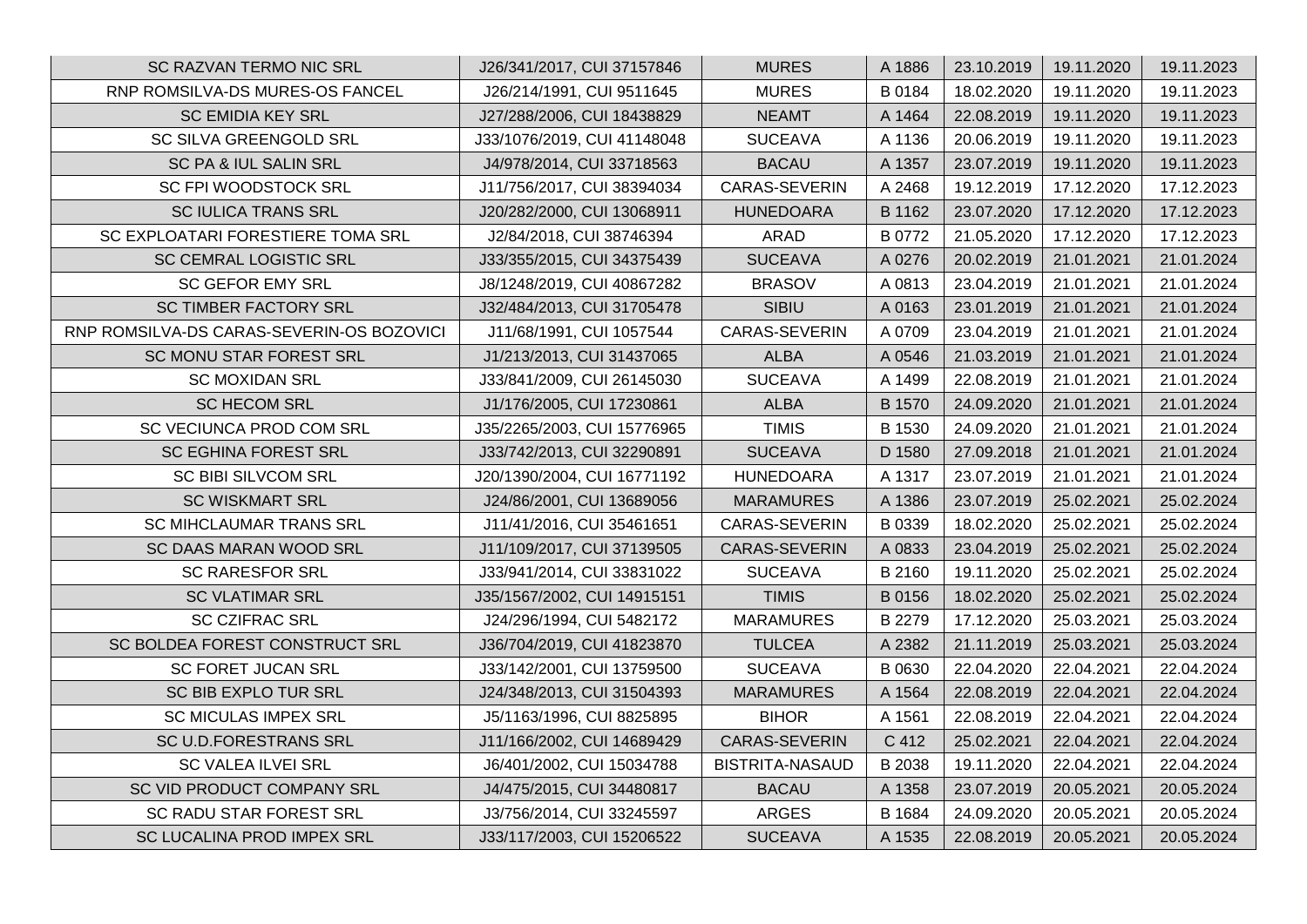| <b>SC LOMPRY TRANS SRL</b>                               | J18/1827/1994, CUI 6820905  | <b>GORJ</b>            | A 1729 | 20.09.2019 | 20.05.2021 | 20.05.2024 |
|----------------------------------------------------------|-----------------------------|------------------------|--------|------------|------------|------------|
| <b>SC LADIA-OLTALEX SRL</b>                              | J14/232/2010, CUI 27630873  | <b>COVASNA</b>         | A 2039 | 23.10.2019 | 20.05.2021 | 20.05.2024 |
| SC GRAND LEO SEBASTIAN SRL                               | J3/328/2015, CUI 34185043   | <b>ARGES</b>           | A 1164 | 20.06.2019 | 20.05.2021 | 20.05.2024 |
| SC GLASS ROCK PRODIMPEX SRL                              | J4/1765/2019, CUI 41825846  | <b>BACAU</b>           | B 2040 | 19.11.2020 | 20.05.2021 | 20.05.2024 |
| SC TYG LEGNO 2001 SRL                                    | J11/48/2001, CUI 13707500   | CARAS-SEVERIN          | B 0081 | 21.01.2020 | 20.05.2021 | 20.05.2024 |
| ALB DOREL-DAN PERSOANA FIZICA AUTORIZATA                 | F12/586/2020, CUI 42576336  | <b>CLUJ</b>            | B 1478 | 24.09.2020 | 18.06.2021 | 18.06.2024 |
| <b>SC RISCOV LEMN SRL</b>                                | J27/507/2012, CUI 30470870  | <b>NEAMT</b>           | B 0434 | 24.03.2020 | 18.06.2021 | 18.06.2024 |
| SC EDIL ARDEAL CONSTRUCT SRL                             | J24/1675/2017, CUI 38265080 | <b>MARAMURES</b>       | B 0115 | 21.01.2020 | 18.06.2021 | 18.06.2024 |
| <b>SC BOTESTI SRL</b>                                    | J35/927/1995, CUI 7569195   | <b>TIMIS</b>           | C 673  | 25.03.2021 | 19.08.2021 | 19.08.2024 |
| RNP ROMSILVA-DS CARAS-SEVERIN-OS RUSCA<br><b>MONTANA</b> | J11/68/1991, CUI 1057544    | CARAS-SEVERIN          | C 920  | 22.04.2021 | 19.08.2021 | 19.08.2024 |
| RNP ROMSILVA-DS CARAS-SEVERIN-OS NERA                    | J11/68/1991, CUI 1057544    | CARAS-SEVERIN          | C 918  | 22.04.2021 | 19.08.2021 | 19.08.2024 |
| SC COLCEAR AGREGATE SRL                                  | J11/681/2008, CUI 24382277  | <b>CARAS-SEVERIN</b>   | B 0259 | 18.02.2020 | 19.08.2021 | 19.08.2024 |
| RNP ROMSILVA-DS BOTOSANI-OS MIHAI EMINESCU               | J07/41/2001, CUI 13695210   | <b>BOTOSANI</b>        | B 0508 | 24.03.2020 | 19.08.2021 | 19.08.2024 |
| SC MOTOC TRANSCOM SRL                                    | J33/397/1997, CUI 9634273   | <b>SUCEAVA</b>         | B 2157 | 19.11.2020 | 19.08.2021 | 19.08.2024 |
| SC ANDRE SILVA FOREST SRL                                | J4/709/2014, CUI 33460161   | <b>BACAU</b>           | B 0097 | 21.01.2020 | 19.08.2021 | 19.08.2024 |
| SC CHINDRIS EXPLO SRL                                    | J24/733/2015, CUI 34830971  | <b>MARAMURES</b>       | C 110  | 21.01.2021 | 19.08.2021 | 19.08.2024 |
| <b>SC NEMIFOREST SRL</b>                                 | J39/365/1999, CUI 12392900  | <b>VRANCEA</b>         | B 0761 | 21.05.2020 | 19.08.2021 | 19.08.2024 |
| <b>SC NICODAN TUREAC SRL</b>                             | J6/179/2011, CUI 28223169   | <b>BISTRITA-NASAUD</b> | B 1003 | 25.06.2020 | 19.08.2021 | 19.08.2024 |
| SC TRESTIANU FOREST SRL                                  | J39/3/2020, CUI 42074011    | <b>VRANCEA</b>         | B 0047 | 21.01.2020 | 19.08.2021 | 19.08.2024 |
| SC CONSTANTIN EXPLOATARE FORESTIERA SRL                  | J10/624/2014, CUI 33548680  | <b>BUZAU</b>           | B 1323 | 20.08.2020 | 23.09.2021 | 23.09.2024 |
| <b>SC FOREST GEMIR SRL</b>                               | J35/2028/2011, CUI 29088087 | <b>TIMIS</b>           | B 0332 | 18.02.2020 | 23.09.2021 | 23.09.2024 |
| <b>SC TRANSMAF SRL</b>                                   | J33/318/2011, CUI 28234435  | <b>SUCEAVA</b>         | C 1869 | 23.09.2021 | 21.10.2021 | 21.10.2024 |
| <b>SC ILAX BROSTENI SRL</b>                              | J33/889/2012, CUI 30764387  | <b>SUCEAVA</b>         | C 685  | 25.03.2021 | 21.12.2021 | 21.12.2024 |
| <b>SC FORESTMIT TIM SRL</b>                              | J35/143/2017, CUI 36939640  | <b>TIMIS</b>           | C 282  | 25.02.2021 | 27.01.2022 | 27.01.2025 |
| OPRA L. LASZLO INTREPRINDERE INDIVIDUALA                 | F19/629/2003, CUI 15441390  | <b>HARGHITA</b>        | C 2196 | 21.10.2021 | 27.01.2022 | 27.01.2025 |
| <b>SC BRADALENION SRL</b>                                | J39/118/2013, CUI 31303764  | <b>VRANCEA</b>         | C 1311 | 18.06.2021 | 27.01.2022 | 27.01.2025 |
| SC ROMAXA FOREST COM SRL                                 | J4/393/2011, CUI 28257200   | <b>BACAU</b>           | C 1054 | 20.05.2021 | 27.01.2022 | 27.01.2025 |
| <b>SC MAVIRUS SRL</b>                                    | J33/519/2012, CUI 30393165  | <b>SUCEAVA</b>         | B 2292 | 17.12.2020 | 27.01.2022 | 27.01.2025 |
| <b>SC SORIDAN&amp;MARI SRL</b>                           | J3/347/2021, CUI 43709554   | <b>ARGES</b>           | C 394  | 25.02.2021 | 24.02.2022 | 24.02.2025 |
| SC ELY NORD FOREST SRL                                   | J24/947/2019, CUI 40939788  | <b>MARAMURES</b>       | B 1072 | 25.06.2020 | 24.03.2022 | 24.03.2025 |
| SC STANCILOVA FOREST BZ SRL                              | J11/320/2020, CUI 42762223  | CARAS-SEVERIN          | B 1416 | 20.08.2020 | 24.03.2022 | 24.03.2025 |
| <b>SC CARPATI FOREST SRL</b>                             | J38/83/2000, CUI 12792214   | <b>VALCEA</b>          | B 1225 | 23.07.2020 | 24.03.2022 | 24.03.2025 |
| <b>SC ANDY LEMN PREST SRL</b>                            | J10/116/2009, CUI 25061003  | <b>BUZAU</b>           | B 1301 | 20.08.2020 | 20.04.2022 | 20.04.2025 |